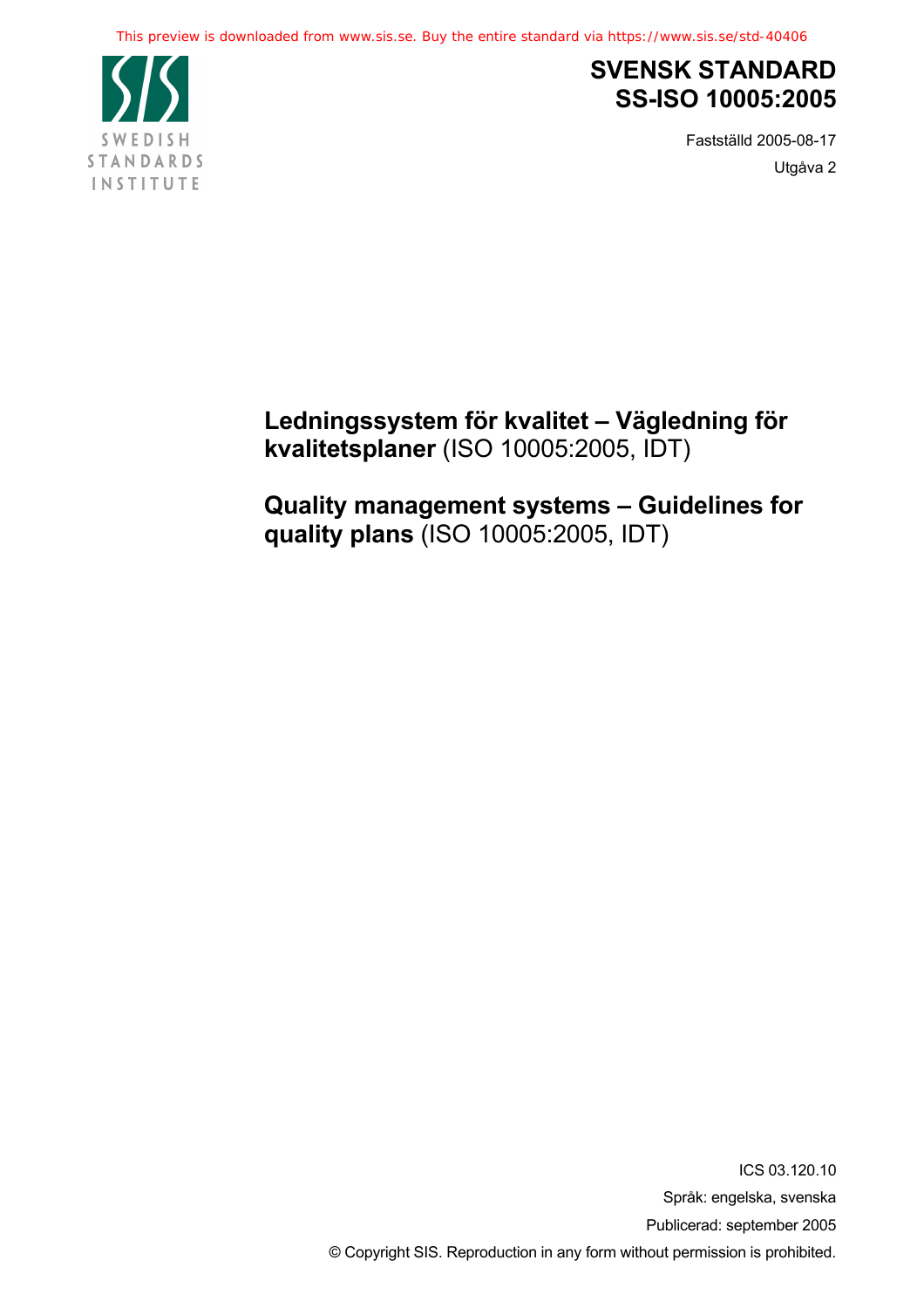This preview is downloaded from www.sis.se. Buy the entire standard via https://www.sis.se/std-40406

Upplysningar om **sakinnehållet** i standarden lämnas av SIS, Swedish Standards Institute, telefon 08 - 555 520 00.

Standarder kan beställas hos SIS Förlag AB som även lämnar **allmänna upplysningar** om svensk och utländsk standard. *Postadress*: SIS Förlag AB, 118 80 STOCKHOLM *Telefon*: 08 - 555 523 10. *Telefax*: 08 - 555 523 11 *E-post*: sis.sales@sis.se. *Internet*: www.sis.se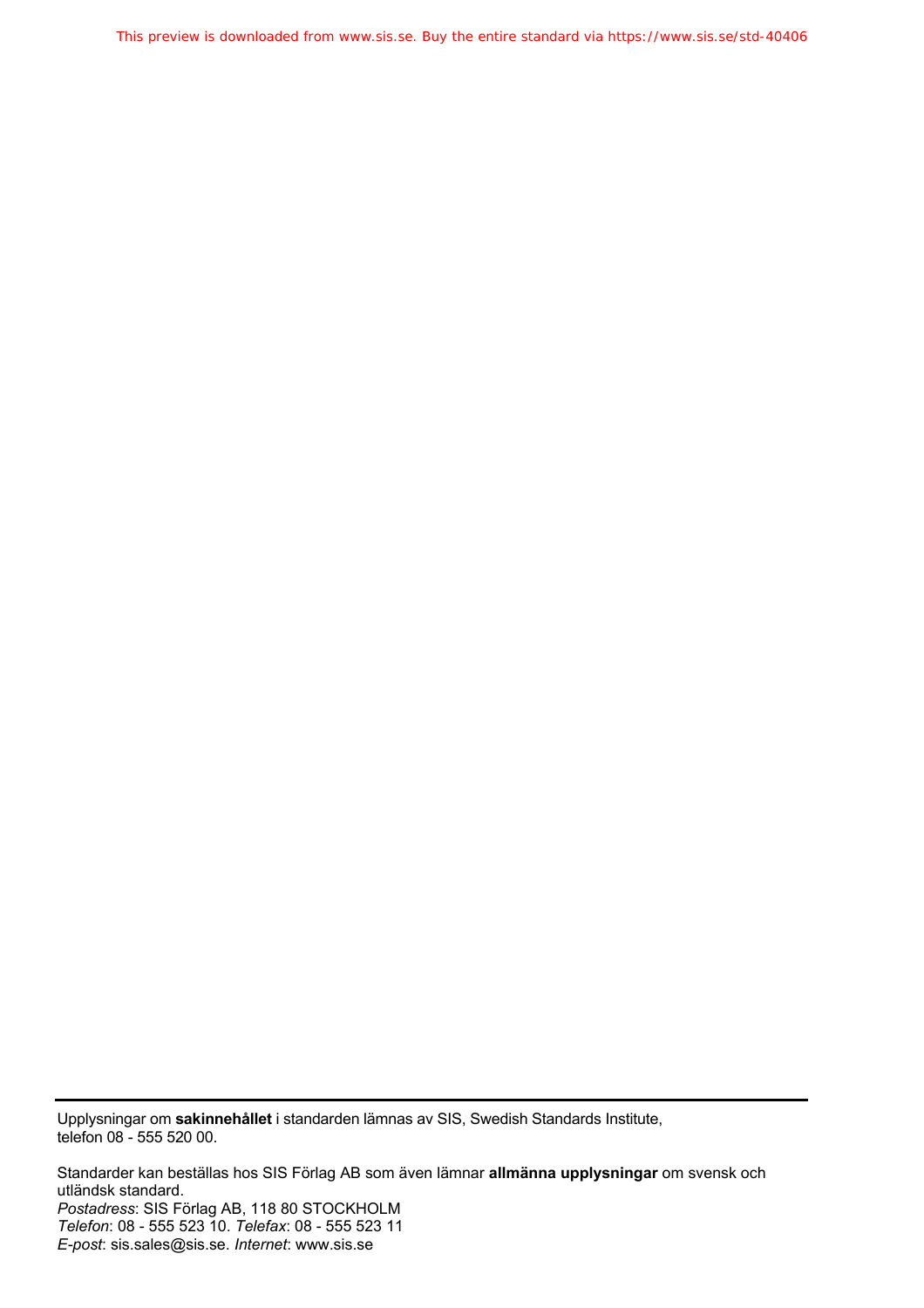Den internationella standarden ISO 10005:2005 gäller som svensk standard. Detta dokument innehåller den officiella engelska versionen av ISO 10005:2005 med svensk översättning.

Denna standard ersätter SS-ISO 10005, utgåva 1.

The International Standard ISO 10005:2005 has the status of a Swedish Standard. This document contains the official English version of ISO 10005:2005 with a Swedish translation.

This standard supersedes the Swedish Standard SS-ISO 10005, edition 1.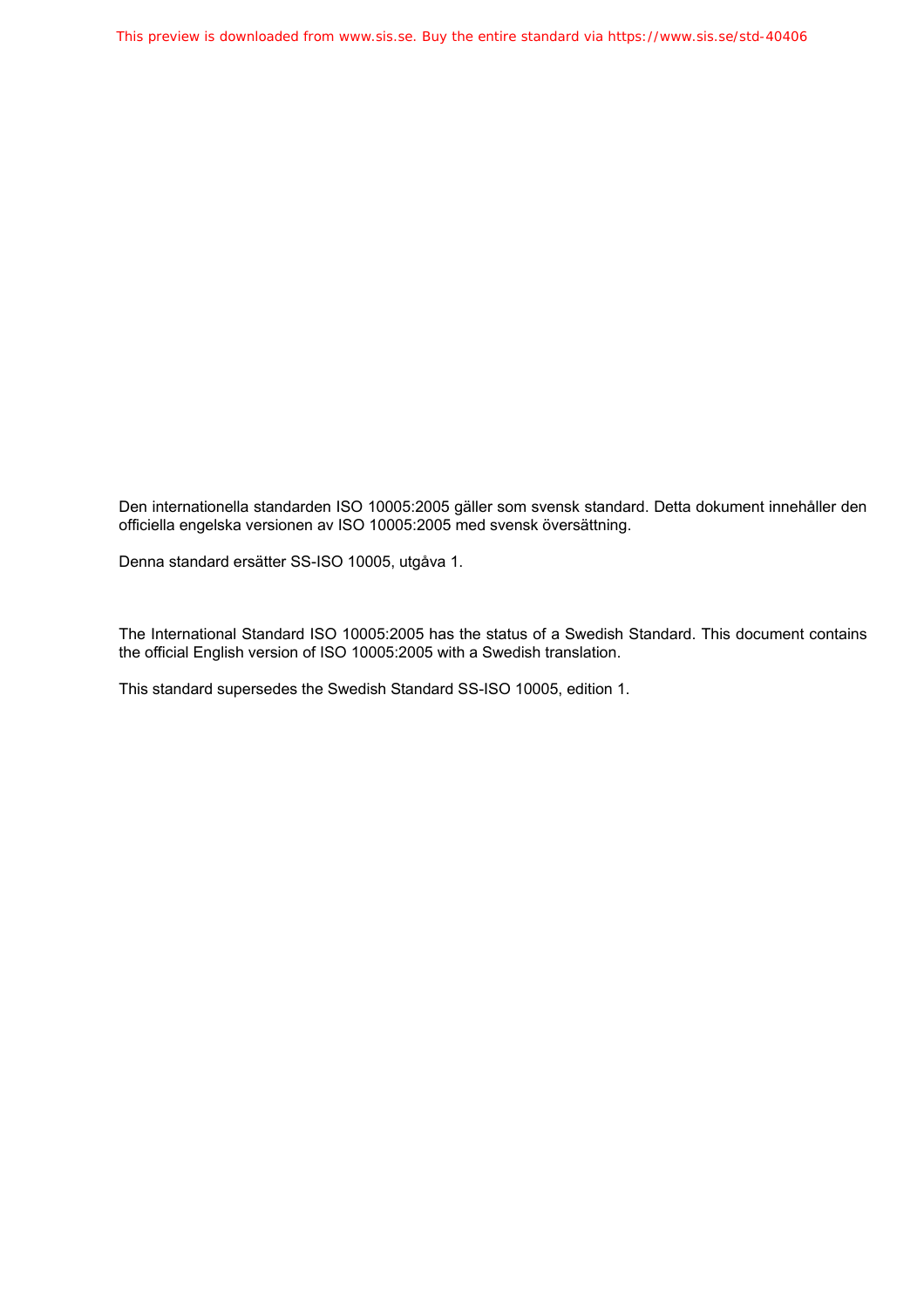This preview is downloaded from www.sis.se. Buy the entire standard via https://www.sis.se/std-40406 SS-ISO 10005:2005

# **Contents**

| 1    |                                                                                            | 1  |  |
|------|--------------------------------------------------------------------------------------------|----|--|
| 2    |                                                                                            | 1  |  |
| 3    |                                                                                            | 1  |  |
| 4    |                                                                                            | 3  |  |
| 4.1  |                                                                                            | 3  |  |
| 4.2  |                                                                                            | 4  |  |
| 4.3  |                                                                                            | 4  |  |
| 4.4  |                                                                                            | 4  |  |
| 5    |                                                                                            | 5  |  |
| 5.1  |                                                                                            | 5  |  |
| 5.2  |                                                                                            | 6  |  |
| 5.3  |                                                                                            | 6  |  |
| 5.4  |                                                                                            | 6  |  |
| 5.5  |                                                                                            | 6  |  |
| 5.6  |                                                                                            | 6  |  |
| 5.7  |                                                                                            | 7  |  |
| 5.8  |                                                                                            | 7  |  |
| 5.9  |                                                                                            | 8  |  |
| 5.10 |                                                                                            | 8  |  |
| 5.11 |                                                                                            | 8  |  |
| 5.12 |                                                                                            | 9  |  |
| 5.13 |                                                                                            | 9  |  |
| 5.14 |                                                                                            | 10 |  |
| 5.15 |                                                                                            | 10 |  |
| 5.16 |                                                                                            | 10 |  |
| 5.17 |                                                                                            | 11 |  |
| 5.18 |                                                                                            | 11 |  |
| 5.19 |                                                                                            | 11 |  |
| 6    |                                                                                            | 12 |  |
| 6.1  |                                                                                            | 12 |  |
| 6.2  |                                                                                            | 12 |  |
| 6.3  |                                                                                            | 13 |  |
| 6.4  |                                                                                            | 13 |  |
|      | Annex A (informative) Simplified examples of formats for the presentation of quality plans | 14 |  |
|      | Annex B (informative) Correspondence between ISO 10005:2005 and ISO 9001:2000<br>22        |    |  |
|      | 23                                                                                         |    |  |
|      |                                                                                            |    |  |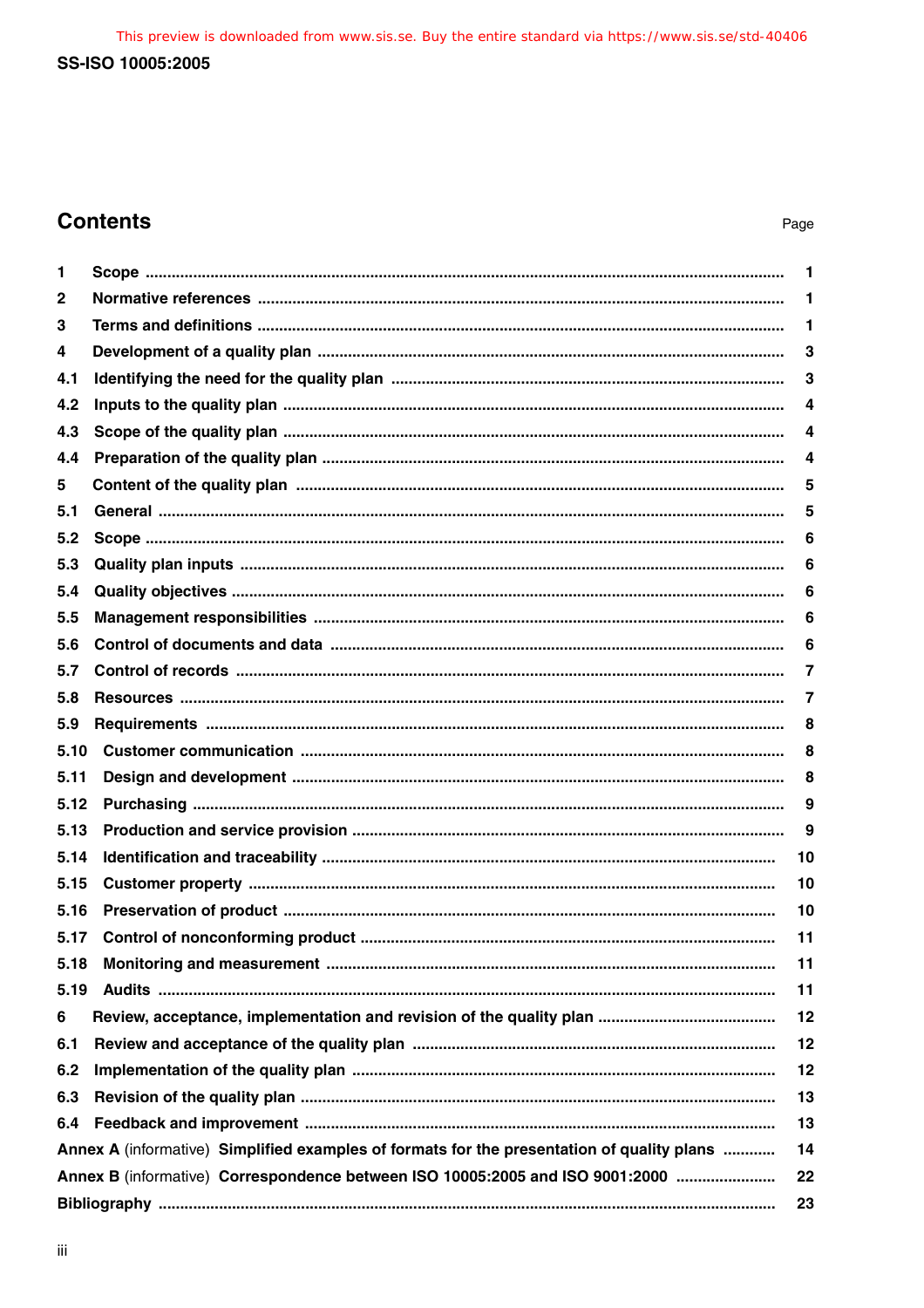## Innehåll

| 1                                                                                                                                                |  |  |  |
|--------------------------------------------------------------------------------------------------------------------------------------------------|--|--|--|
| 2                                                                                                                                                |  |  |  |
| 3                                                                                                                                                |  |  |  |
| 4<br>4.1<br>4.2<br>4.3<br>4.4                                                                                                                    |  |  |  |
| 5<br>5.1<br>5.2<br>5.3<br>5.4<br>5.5<br>5.6<br>5.7<br>5.8<br>5.9<br>5.10<br>5.11<br>5.12<br>5.13<br>5.14<br>5.15<br>5.16<br>5.17<br>5.18<br>5.19 |  |  |  |
| 6<br>6.1<br>6.2<br>6.3<br>6.4                                                                                                                    |  |  |  |
|                                                                                                                                                  |  |  |  |
|                                                                                                                                                  |  |  |  |
|                                                                                                                                                  |  |  |  |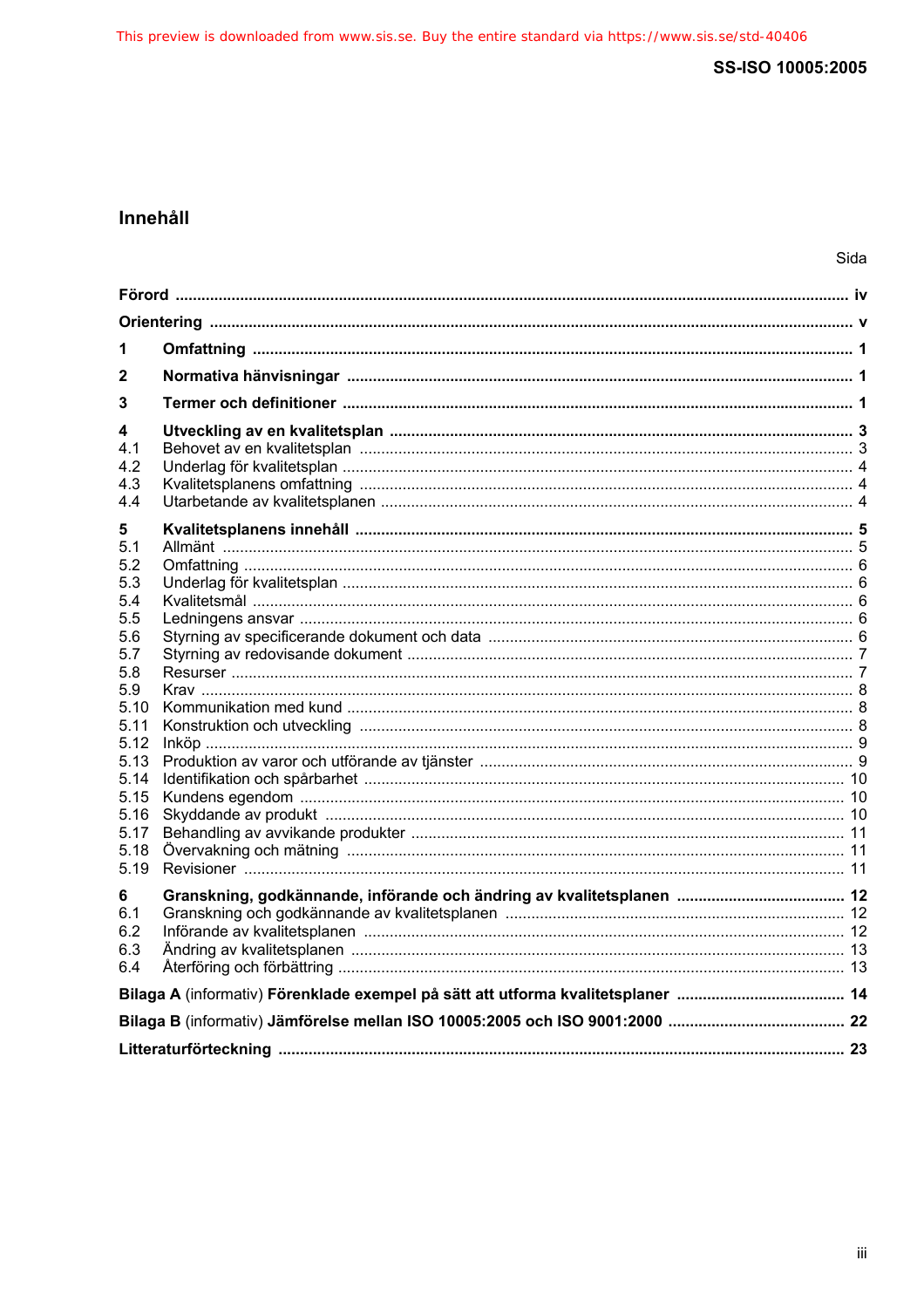## **Foreword**

ISO (the International Organization for Standardization) is a worldwide federation of national standards bodies (ISO member bodies). The work of preparing International Standards is normally carried out through ISO technical committees. Each member body interested in a subject for which a technical committee has been established has the right to be represented on that committee. International organizations, governmental and non-governmental, in liaison with ISO, also take part in the work. ISO collaborates closely with the International Electrotechnical Commission (IEC) on all matters of electrotechnical standardization.

International Standards are drafted in accordance with the rules given in the ISO/IEC Directives, Part 2.

The main task of technical committees is to prepare International Standards. Draft International Standards adopted by the technical committees are circulated to the member bodies for voting. Publication as an International Standard requires approval by at least 75 % of the member bodies casting a vote.

Attention is drawn to the possibility that some of the elements of this document may be the subject of patent rights. ISO shall not be held responsible for identifying any or all such patent rights.

ISO 10005 was prepared by Technical Committee ISO/TC 176, Quality management and quality assurance, Subcommittee SC 2, Quality systems.

This second edition cancels and replaces the first edition (ISO 10005:1995). It constitutes a technical revision of that edition, taking into account ISO 9000:2000, ISO 9001:2000 and ISO 9004:2000.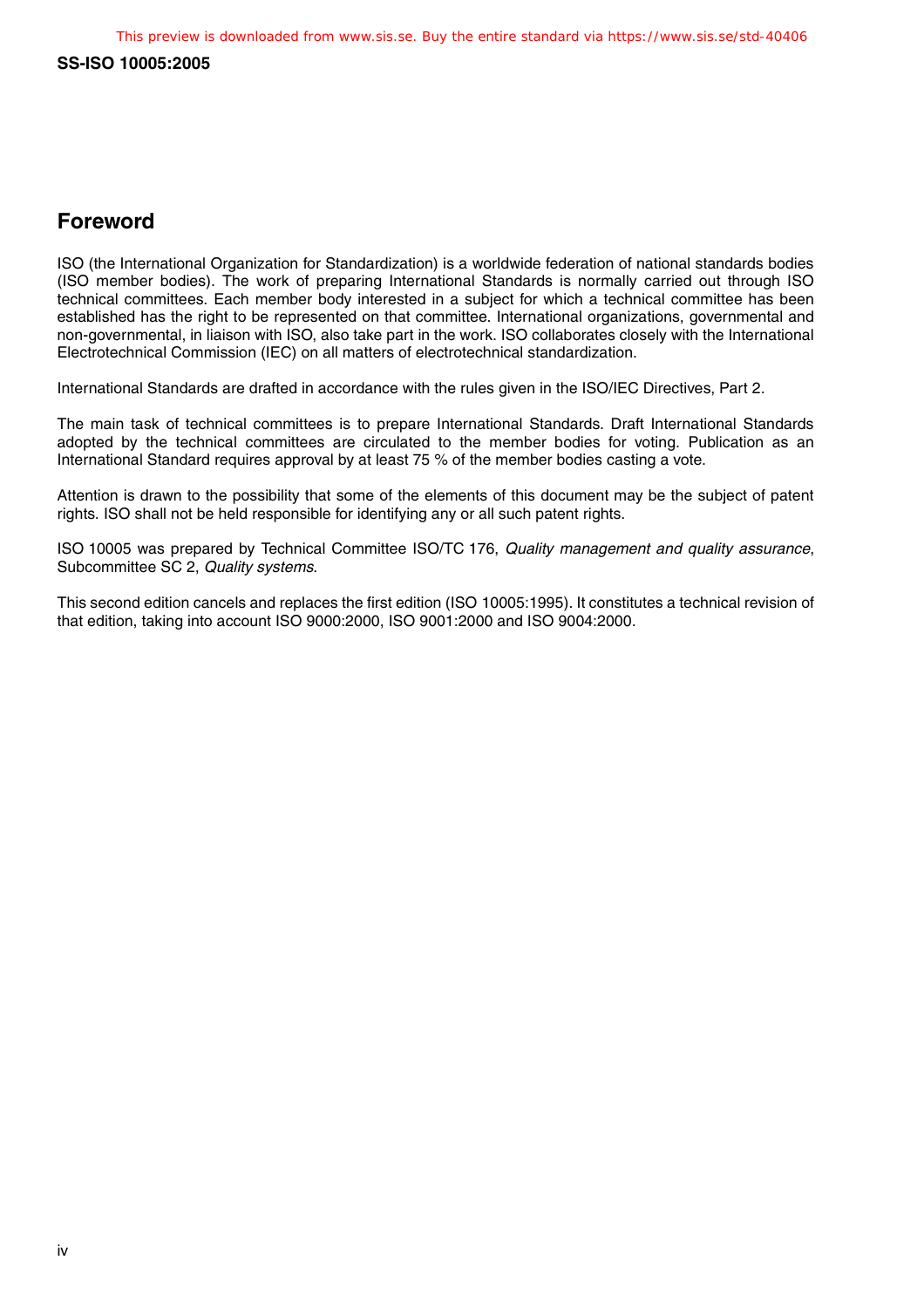### <span id="page-6-0"></span>**Förord**

ISO (International Organization for Standardization) är en världsomspännande sammanslutning av nationella standardiseringsorgan (ISO:s medlemmar). Utarbetandet av internationella standarder görs normalt inom ISO:s tekniska kommittéer. Varje medlem som är intresserad av det arbetsområde för vilket en teknisk kommitté finns inrättad har rätt att vara representerad i denna kommitté. Internationella organisationer, statliga och icke statliga, som har samarbete med ISO deltar också i arbetet. ISO har ett nära samarbete med International Electrotechnical Commission (IEC) i alla ärenden som rör elektroteknisk standardisering.

Internationella standarder utformas i enlighet med de regler som ges i ISO/IEC Directives, Part 2.

De tekniska kommittéernas främsta uppgift är att utarbeta internationella standarder. Förslag till internationell standard (DIS) som antagits av de tekniska kommittéerna sänds till medlemmarna för omröstning. Publicering som internationell standard kräver godkännande av minst 75 % av röstande medlemmar.

Möjligheten bör uppmärksammas att vissa avsnitt i denna standard kan omfattas av patenträtter. ISO frånhåller sig ansvaret för att identifiera några eller alla sådana patenträtter.

ISO 10005 utformades av den tekniska kommittén ISO/TC 176, *Quality management and quality assurance*, Subcommittee SC 2, *Quality systems*.

Denna andra utgåva upphäver och ersätter den första utgåvan (ISO 10005:1995). Den är en teknisk revision av den förra utgåvan och tar hänsyn till ISO 9000:2000, ISO 9001:2000 och ISO 9004:2000.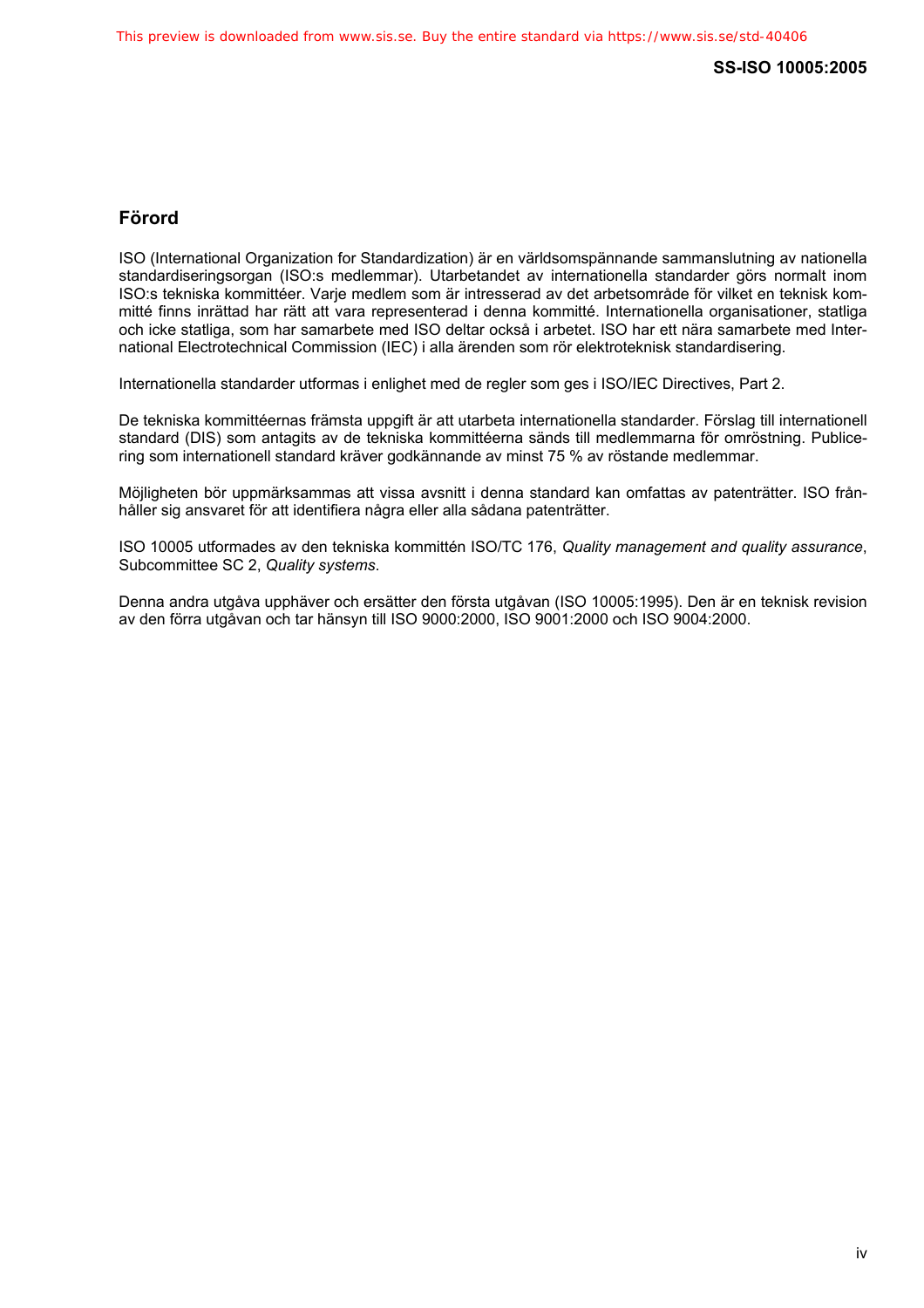## **Introduction**

This International Standard was prepared to address the need for guidance on quality plans, either in the context of an established quality management system or as an independent management activity. In either case, quality plans provide a means of relating specific requirements of the process, product, project or contract to work methods and practices that support product realization. The quality plan should be compatible with other associated plans that may be prepared.

Among the benefits of establishing a quality plan are the increased confidence that requirements will be met, greater assurance that processes are in control and the motivation it can give to those involved. It may also give insight into opportunities for improvement.

This International Standard does not replace the guidance given in ISO 9004 or in industry-specific documents. Where quality plans are required for project applications, the guidance provided in this International Standard is intended to be complementary to the guidance provided in ISO 10006.

In terms of the process model shown in Figure 1, quality management system planning applies to the whole model. Quality plans, however, apply primarily to the path from customer requirements, through product realization and product, to customer satisfaction.







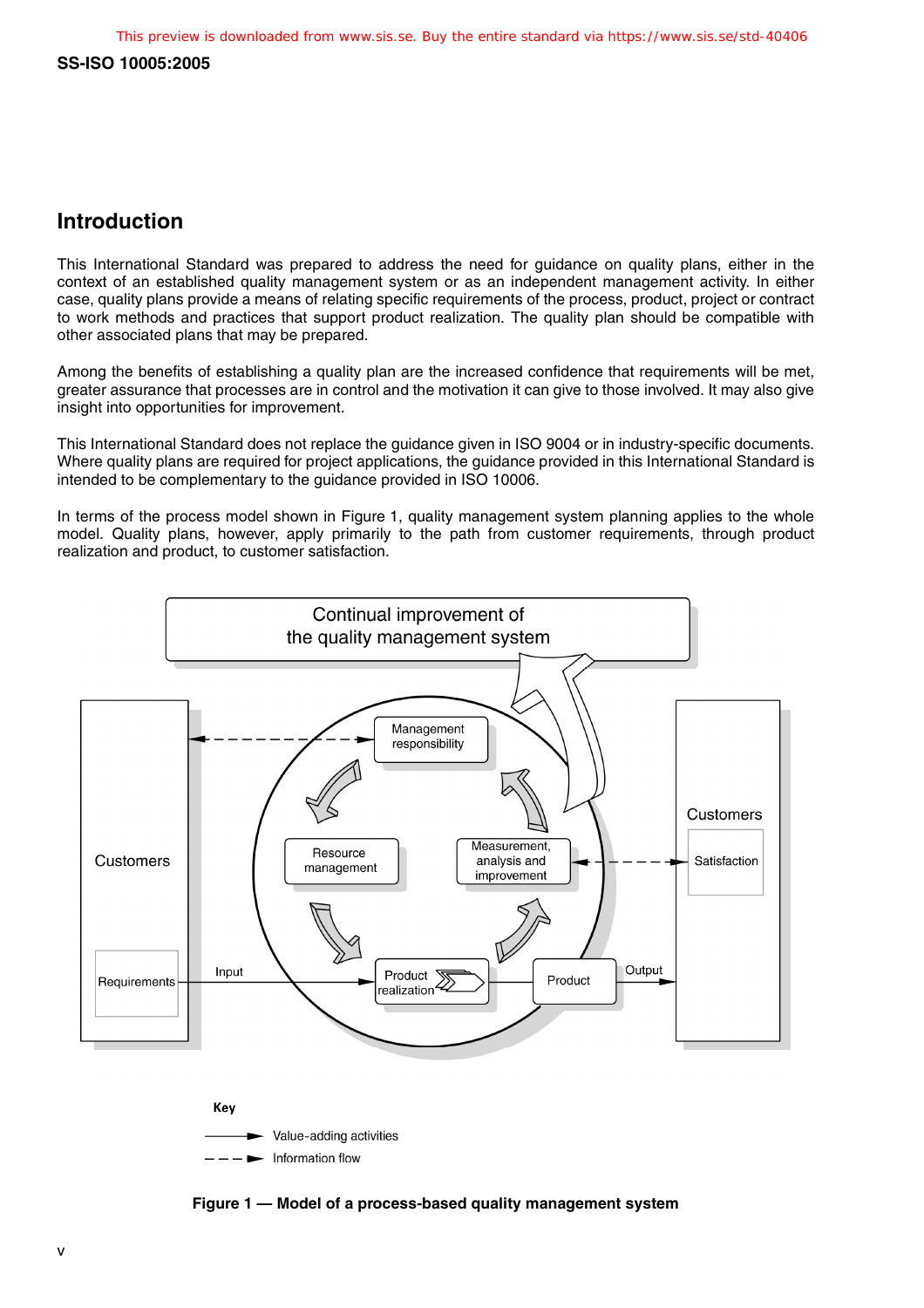### <span id="page-8-0"></span>**Orientering**

Denna standard utarbetades för att tillgodose behovet av vägledning ifråga om kvalitetsplaner. En sådan kan förekomma antingen som en del av ett infört kvalitetsledningssystem eller som en fristående ledningsaktivitet. I båda fallen ger kvalitetsplaner en metod att koppla krav på process, produkt, projekt eller kontrakt till arbetsmetoder och rutiner som stöder produktframtagningen. En kvalitetsplan bör vara förenlig med andra, anknytande planer som eventuellt upprättas.

Bland fördelarna med att utarbeta en kvalitetsplan är en ökad tillförsikt att krav uppfylls, en större säkerhet att processer är "under kontroll" och den motivation som planen kan ge de berörda. Den kan också visa på möjligheter till förbättringar.

Denna standard ersätter inte den vägledningen som ges i ISO 9004 eller i branschspecifika dokument. Där kvalitetsplaner krävs för projekttillämpningar är avsikten att vägledningen i denna standard kompletterar den vägledning som ges i ISO 10006.

Planering av kvalitetsledningssystem gäller hela den processmodell som visas i figur 1. Kvalitetsplaner rör däremot i första hand vägen från kundkrav via produktframtagning och produkt till kundtillfredsställelse.



**Figur 1 – Modell av ett processbaserat ledningssytstem för kvalitet**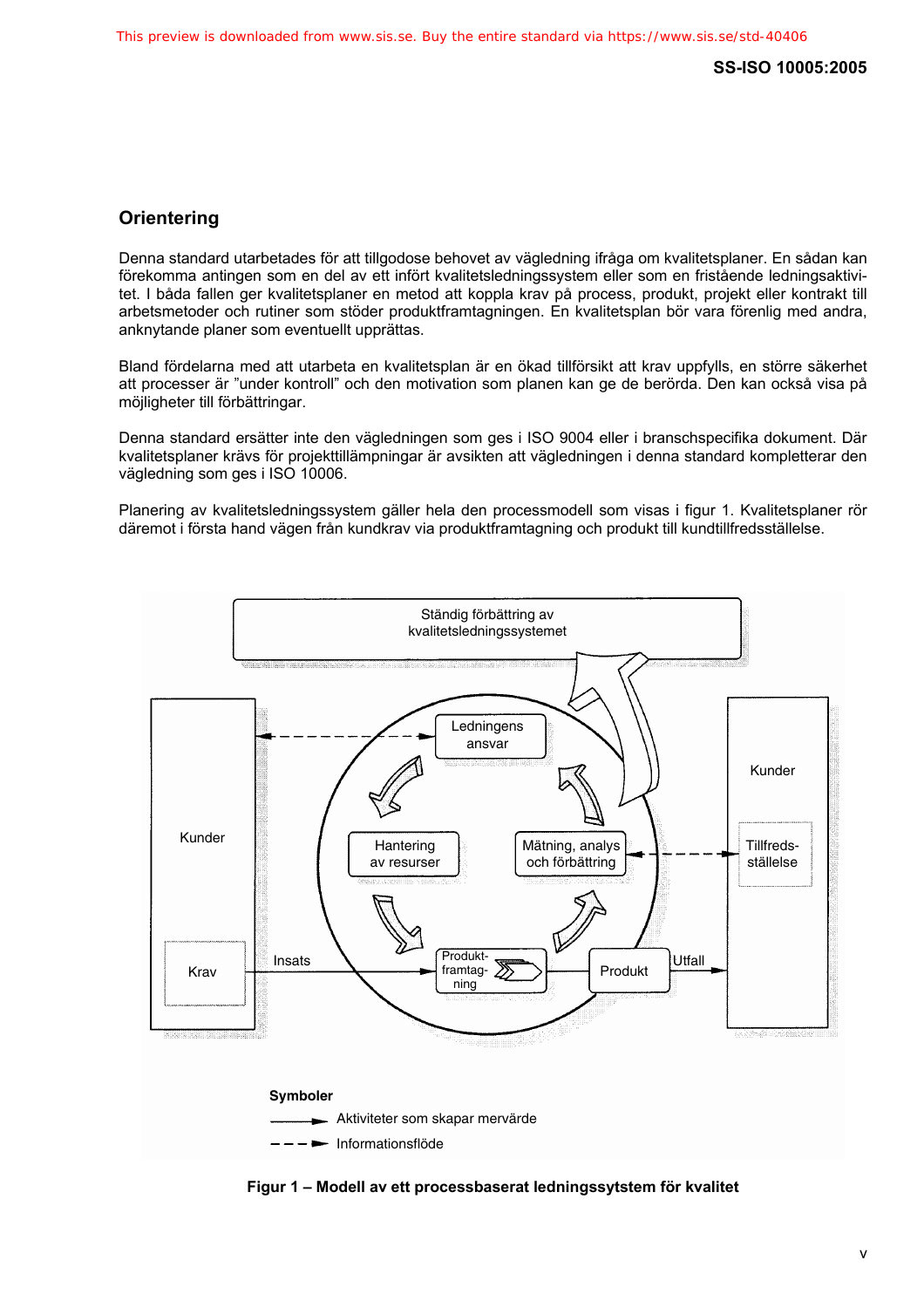# **Quality management systems — Guidelines for quality plans**

### **1 Scope**

This International Standard provides guidelines for the development, review, acceptance, application and revision of quality plans.

It is applicable whether or not the organization has a management system in conformity with ISO 9001.

This International Standard is applicable to quality plans for a process, product, project or contract, any product category (hardware, software, processed materials and services) and any industry.

It is focused primarily on product realization and is not a guide to organizational quality management system planning.

This International Standard is a guidance document and is not intended to be used for certification or registration purposes.

NOTE To avoid undue repetition of "process, product, project or contract", this International Standard uses the term "specific case" (see 3.10).

#### **2 Normative references**

The following referenced documents are indispensable for the application of this document. For dated references, only the edition cited applies. For undated references, the latest edition of the referenced document (including any amendments) applies.

ISO 9000:2000, Quality management systems — Fundamentals and vocabulary

#### **3 Terms and definitions**

For the purposes of this document, the terms and definitions given in ISO 9000 and the following apply. Some of the definitions below are quoted directly from ISO 9000, but notes are in some cases omitted or supplemented.

#### **3.1**

#### **objective evidence**

data supporting the existence or verity of something

NOTE Objective evidence may be obtained through observation, measurement, test, or other means.

[ISO 9000:2000, definition 3.8.1]

#### **3.2**

#### **procedure**

specified way to carry out an activity or a **process** (3.3)

NOTE 1 Procedures can be documented or not.

NOTE 2 When a procedure is documented, the term "written procedure" or "documented procedure" is frequently used. The document that contains a procedure can be called a "procedure document".

[ISO 9000:2000, definition 3.4.5]